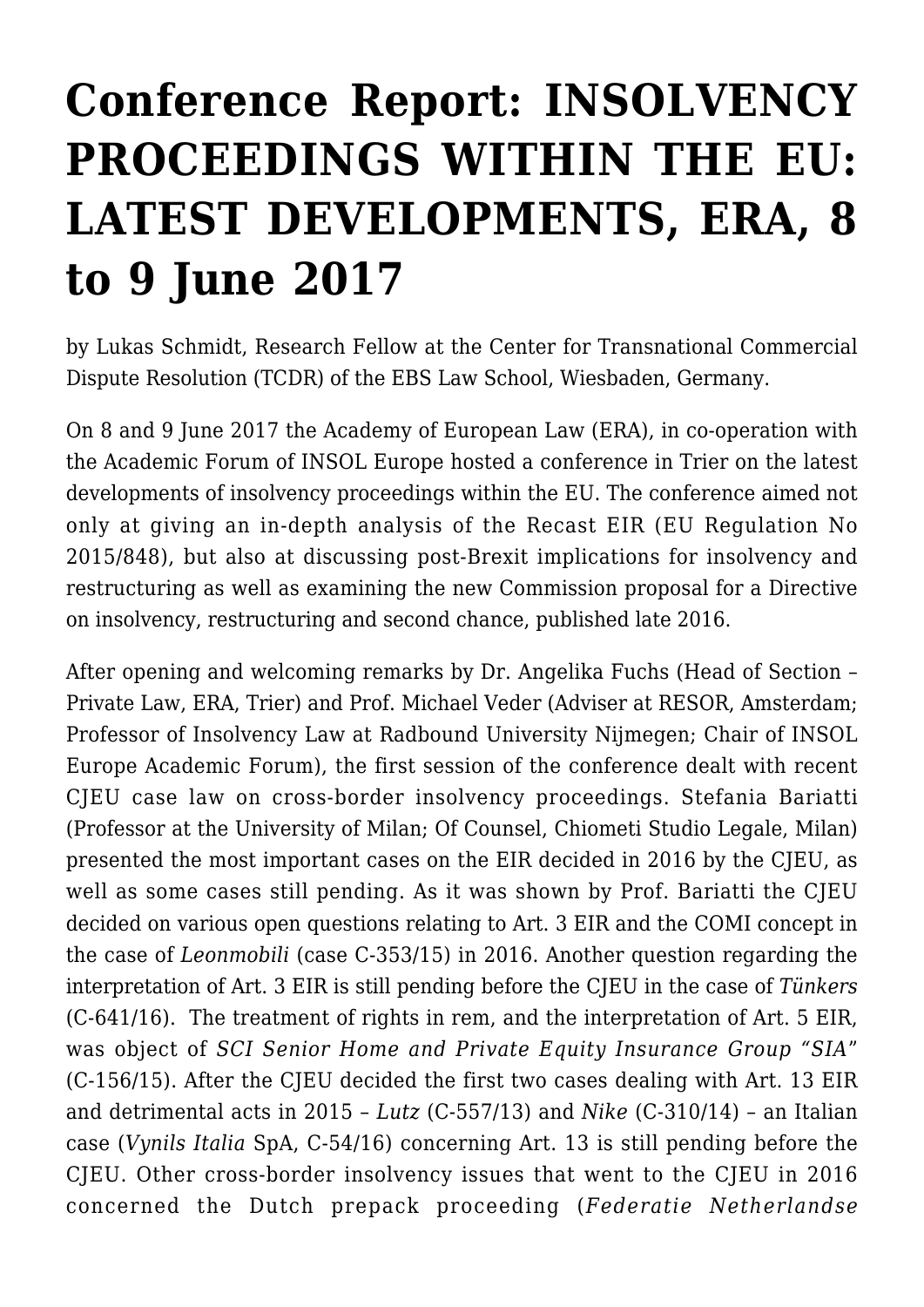*Vakvereiniging,* C-126/16) and the interplay between the Regulation No 800/2008 and the EIR (*Nerea SpA/Regione Marche*, C-245/16).

Subsequently, Michal Barlowski (Senior Counsel, Wardynsky & Partners, Warsaw) gave an introduction about the new EIR focusing on its scope of application especially regarding pre-insolvency and hybrid proceedings. Mr. Barlowski identified the following six changes in the Recast Regulation as most important: 1.) the revisited and expanded COMI concept, 2.) the expansion of the scope of applicability, 3.) the synchronization (coordination) of main and secondary proceedings, 4.) the introduction of group coordination proceedings, 5.) the extension of authority and duties of IP's and 6.) the ease of access to insolvency registers. Analyzing the positive and negative prerequisites of the scope of applicability as laid down in Art. 1 EIR Recast, Barlowski emphasized that it might be problematic to include certain pre-insolvency or hybrid proceedings under the scope of the EIR Recast. This is due to the fact, that Art. 1 EIR Recast requires "public" proceedings, although especially pre-insolvency proceedings more commonly seek a solution of the debtors situation rather in "private". Furthermore, Barlowski pointed out that the widened scope of application, the synchronisation of main and secondary proceedings as well as of proceedings within a group, the rising role of IPs and the higher availability of legal instruments lead to greater complexity of processes and thereby create new opportunities as well as challenges. Barlowski concluded with stating that the new EIR is characterized by "complexity vs. simplicity".

Gabriel Moss QC (Barrister, 3-4 South Square, Gray's Inn, London; Visiting Professor at Oxford University) dealt with the definition of COMI and the "Head Office Functions" test, as well as COMI shifts. There are now express provisions confirming the previous case law such as *Interedil* (Case C-396/09), although the concept of COMI remains the same under the Recast Regulation. Therefore, the "Head Office Function" test is still valid for determining the COMI. In regards to COMI shifting the EIR Recast now contains several new provisions dealing with fraudulent or abusive moves of COMI or with "bad" forum shopping. Whereas "good" forum shopping, usually done by a legal person, tends to benefit the general body of creditors, "bad" forum shopping, usually done by a natural person, tends to escape the creditors or generally disadvantages them. Especially Art. 3 (1) EIR Recast now states that the registered office presumption will be disapplied, if the debtor's registered office is moved to another Member State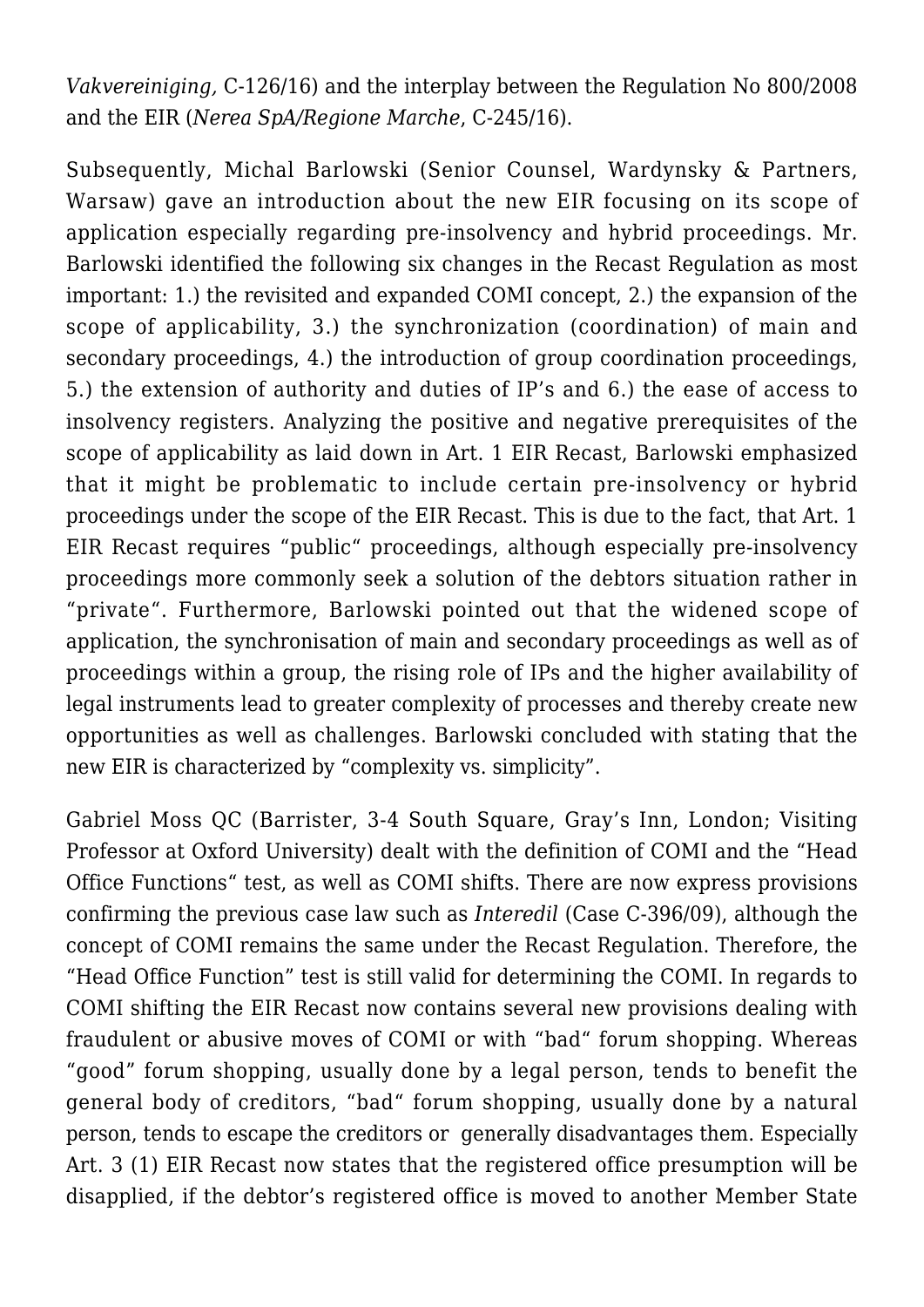within three months prior to the request for opening of proceedings, respectively six months if the debtor is an individual and moves his or her habitual residence. Furthermore, Art. 4 EIR Recast now requires a court considering a request to open insolvency proceedings to examine whether it has jurisdiction under Art. 3 EIR Recast whereas Art. 5 EIR Recast gives any creditor the right to challenge the opening of main proceedings on the grounds of international jurisdiction. However, the new presumptions designed to prevent "bad" forum shopping may not be effective as cases are usually decided based on facts not presumptions. Moss concludes that both, the court's duty to check jurisdiction and the ability of creditors to challenge an opening of a main proceeding, are powerful tools against fraudulent COMI shifts. In Moss' view the codification of the case law relating to COMI is welcome and useful, especially in jurisdiction, that rely rather on the relevant statute than case law.

Reinhard Dammann (Avocat à la Cour, Partner, Clifford Chance Europe LLP, Paris) analysed the coordination of main and secondary proceedings as well as tools to prevent secondary proceedings. Dammann started out with assessing that secondary proceedings are not weakened in the Regulation Recast, but rather strengthened. On the one hand, the Member States understand secondary proceedings as a defence against the universal main proceedings, on the other hand secondary proceedings might prove useful in ensuring an effective administration, especially in cases of a complicated estate or an intended eradication of the protection of rights in rem through Art. 8 EIR Recast. But, the EIR Recast includes two new tools to prevent secondary proceedings: the giving of an undertaking pursuant to Art. 36 EIR Recast and a stay of the opening of secondary proceedings pursuant to Art. 38 III EIR Recast. However, Dammann heavily criticized both tools. Although the Regulation of the undertaking in Art. 36 EIR recast may be used to facilitate a sale of the assets in a combined set allowing for going concern of the insolvent company, it shows several inconsistencies and flaws: it might be difficult to identify the "known" local creditors in terms of Art. 36 EIR Recast; Art. 36 EIR Recast is discriminating the non-local creditors; pursuant to Art. 36 (5) EIR Recast the rules on majority and voting that apply to the adoption of restructuring plans shall also apply to the approval of the undertaking, whereas the matter of subject is not a restructuring, but an asset sale, and lastly the relationship between the undertaking and Art. 8 EIR Recast is unclear. Therefore, if an asset sale is intended in the main proceeding, it should be more effective to execute an asset sale in the main proceeding and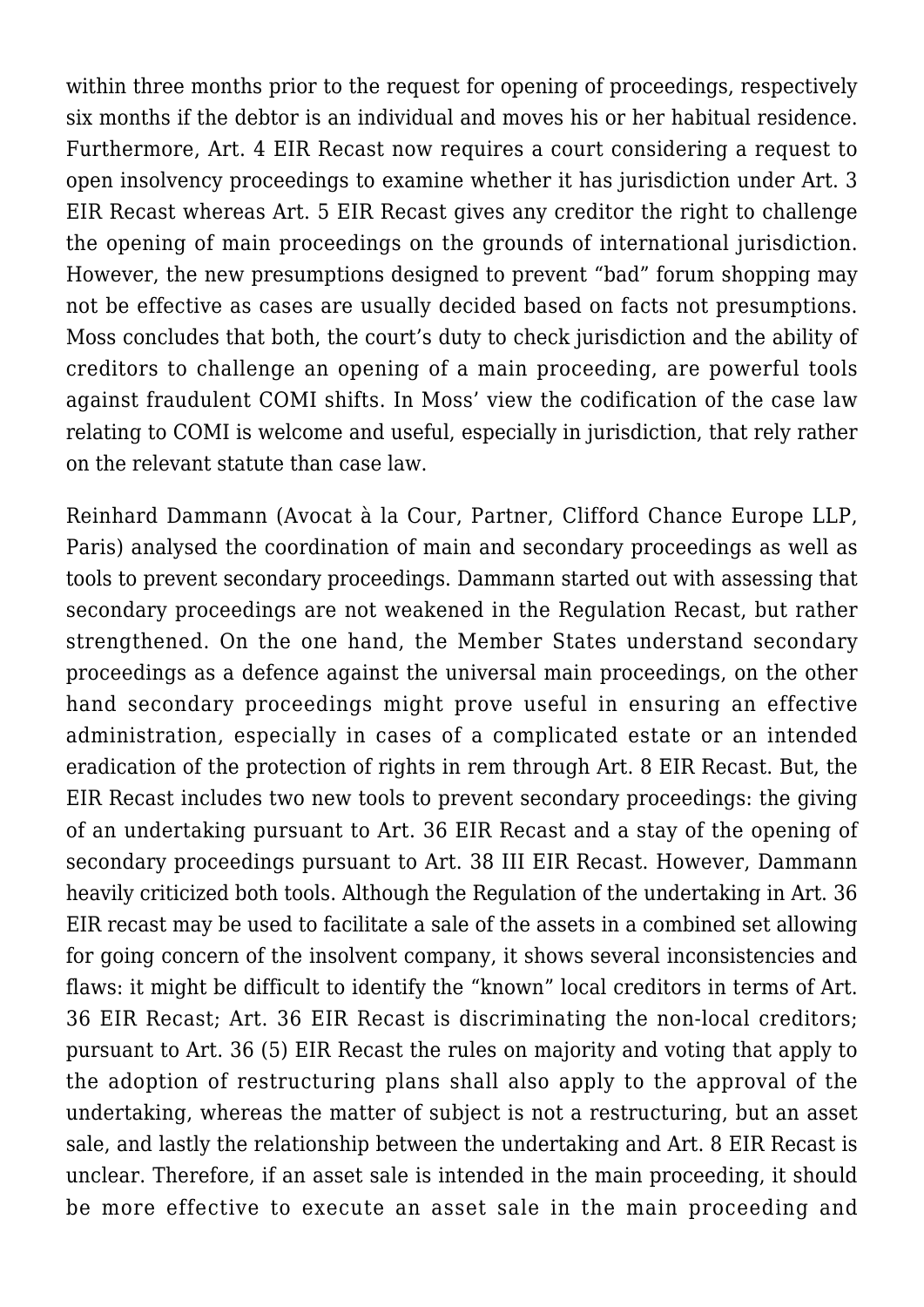subsequently open secondary proceedings and distribute the proceeds in the single proceedings. If a debt restructuring is intended in the main proceeding, the opening of a secondary proceeding, as well as an undertaking would frustrate the debt restructuring. In such cases a stay of the opening of secondary proceedings pursuant to Art. 38 (3) EIR Recast might prove helpful. However, the scope of applicability of Art. 38 (3) EIR Recast is unclear as it is specifically designed after the Spanish pre-insolvency proceeding pursuant to Art. 5bis Ley Concursal.

Bob Wessels (Independent Legal Counsel, Adviser and Arbitrator; Professor emeritus at University of Leiden) continued with practical concerns surrounding the publication of insolvency proceedings. Whereas the publicity of proceedings and the lodging of claims was one of the major shortcomings of the EIR, the Regulation Recast now requires the Member States to publish all relevant court decisions in cross-border insolvency cases in a publicly accessible electronic register and provides for the interconnection of national insolvency registers, as well as introduces standard forms for the lodging of claims. Wessels then gave a detailed analysis of Art. 24 to 27 concerning the establishment of insolvency registers and the interconnection between insolvency registers. Both Art. 24 (1) EIR Recast (establishment of insolvency registers) as well as Art. 25 (1) EIR Recast (interconnection between insolvency registers) will not apply from 26 June 2017, but from June 2018 and 26 June 2019. The wording of recital 76 of the EIR Recast, as well as the requirements of Art. 24 (2) EIR Recast seem to indicate that only proceedings found in Annex A will be taken into the register that have extraterritorial effect. Whereas Art. 24 (2) EIR Recast provides for mandatory information, Member states are not precluded to include additional information (see Art. 24 (3) EIR Recast). The information that has to be taken into the registers differs depending on whether the debtor is an individual exercising an independent business or a professional activity, a legal person, or a consumer (Art. 24 (4) EIR Recast intends to protect the privacy of consumers). Pursuant to Art. 24 (5) EIR Recast, the publication of information in the registers has only the legal effects laid down in Art. 55 (6) EIR Recast and in national law. However, it is unclear whether this applies only to the mandatory information or to optional information as well. After all the access to EU-wide insolvency registers through the European e-Justice Portal should improve the efficiency and effectiveness of cross-border insolvency proceedings with benefits such as a quicker, real-time access to information crucial for business decisions, the free availability of key insolvency information and clear explanations on the insolvency terminology and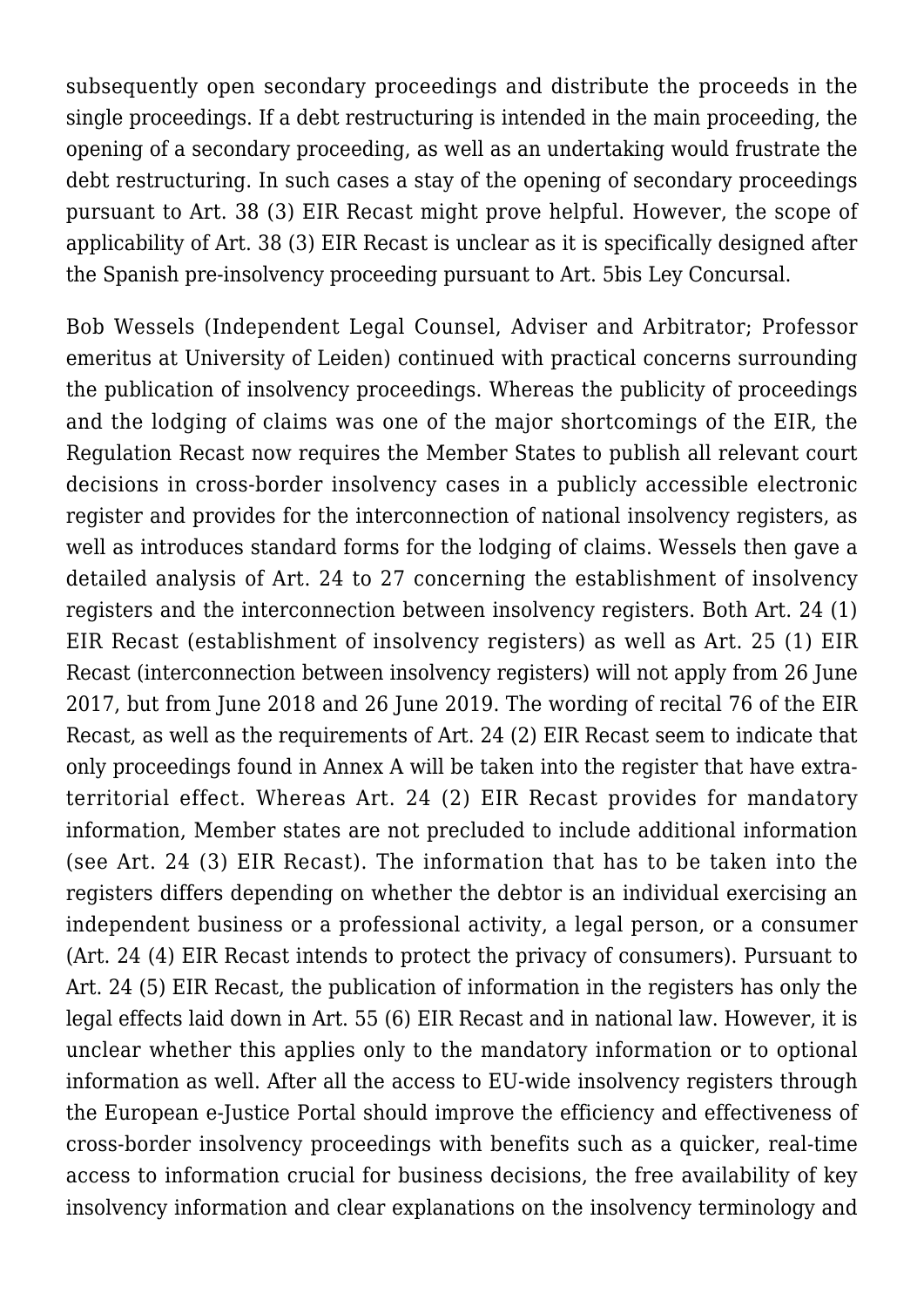the systems of the different Member States facilitating a better understanding of the content. As a last point Wessels presented the requirements for lodging claims as laid down in Art. 53 to 55 EIR Recast.

After lunch Alexander Bornemann (Head of Division, Federal Ministry of Justice and Consumer Protection, Berlin) scrutinized the treatment of corporate groups under the EIR Recast. The Recast's approach to corporate groups rests on two pillars. The first pillar may be described as the centralization of venue, in cases where there is a common COMI or an undertaking pursuant to Art. 36 EIR Recast is given. The centralization of venue avoids costs, delays and frictions associated with coordination of proceedings across borders. The second pillar may be described as the coordination of decentralized main proceedings, either through "centralized" coordination with coordination proceedings pursuant to Art. 61 to 77, or through "decentralized" coordination with cooperation and coordination between courts and IPs pursuant to Art. 56 to 59 or participation and invention rights pursuant to Art. 60. However, the EIR Recast still lacks the next logical step in the treatment of corporate groups, namely the consolidation of proceedings. The new group coordination proceeding is inspired by the German *Koordinationsverfahren* as laid down in §§ 269d et seqq. of the German Insolvency Code and provides a procedural framework for the centralization of some of the functions of coordination such as the development of a plan, recommendations and mediation. However, the coordinated proceedings remain autonomous and thus combines centralized coordination with decentralized implementation. Ultimately the new coordination proceeding provokes significant difficulties in the practical administration of the proceeding and the complex system of procedural requirements and safeguards may offset the aspired advantages. The new regime should therefore be viewed as a field trial and a first modest step towards a "real" framework for groups. New perspectives may be opened for private autonomous (synthetic) replications by way of agreements and protocols as laid down in Art. 56 (2) EIR Recast. Other further developments will be based upon the experiences made or not made under the EIR Recast (see evaluation clause Art. 90 (2) EIR Recast).

During the next panel Nicolaes Tollenaar (RESOR, Amsterdam) presented a case study dealing with the restructuring of a group of companies based on real facts. The concerned group consisted of a holding company incorporated in the Netherlands, where it has its COMI as well, and two subsidiaries one based in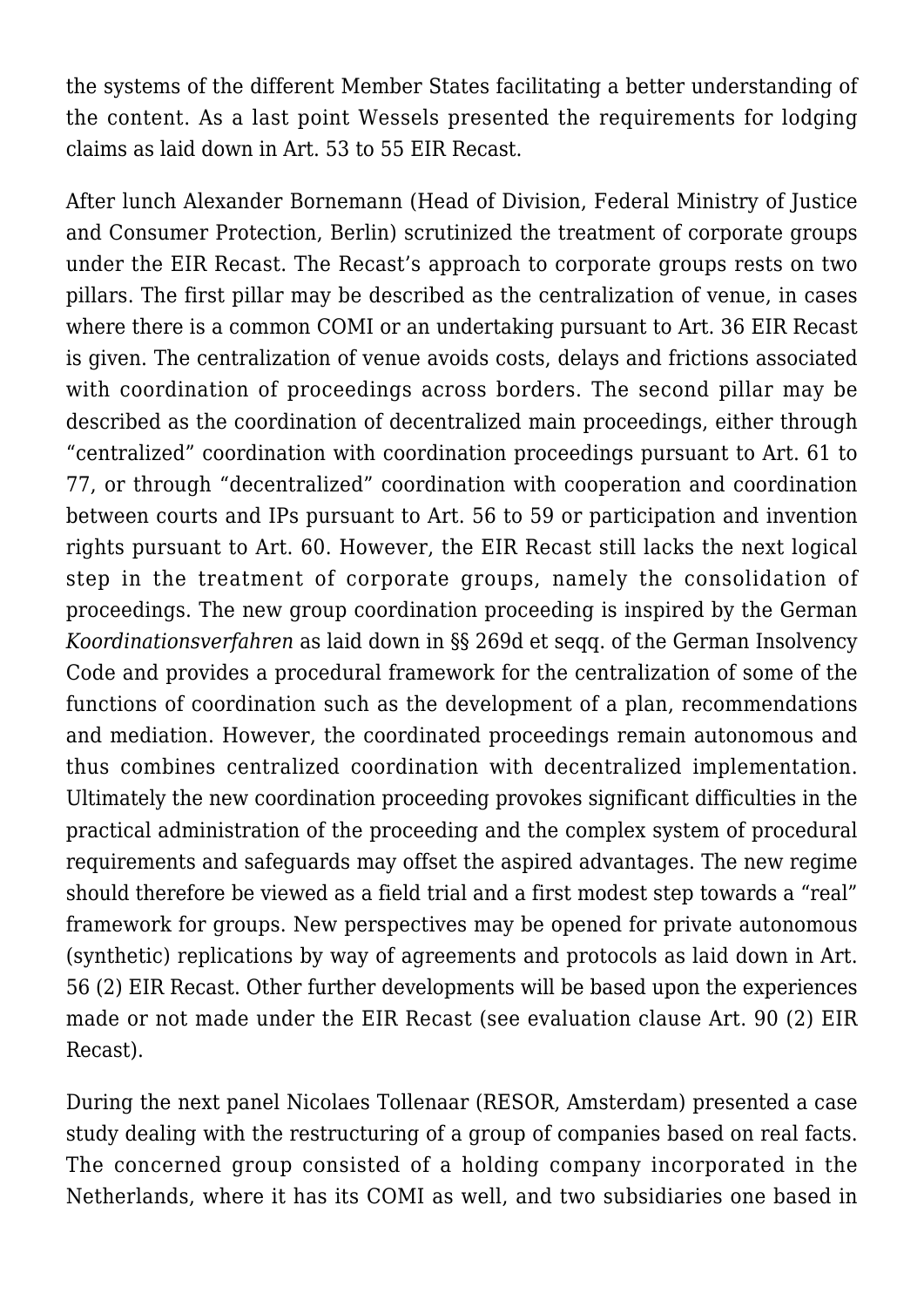Delaware (USA) and one based in Germany. The financial debt is mainly located at the level of the holding company, but the subsidiaries are guarantors of such debt and some obligations are secured by pledges over the shares or participations in those subsidiaries. Due to financial difficulties suffered by the group, the Dutch Company obtained a court moratorium in the Netherlands in order to be able to conduct negotiations with its creditors. However, the Dutch Company has a significant portion of its assets outside the Netherlands. The conference audience then had to discuss the cross-border effects of the Dutch moratorium. The case was a perfect example of how easily cross-border insolvency issues might get very complicated, but with the help of experts such as Michael Veder, Gabriel Moss, Jenny Clift, Bob Wessels and many other present, probably no case is too complicated. However, the lesson to be learned was that the scope of applicability of the EIR Recast regarding pre-insolvency or hybrid proceedings might turn out to be problematic, due to its requirements as laid down in Art. 1 EIR Recast. Additionally, the case showed that the protection of rights in rem through Art. 8 EIR Recast and the new provisions in Art. 2 EIR Recast about the location of assets might lead to difficulties in cases where assets are situated in another Member State and the debtor does not possess an establishment in this Member State and therefore the opening of a secondary proceeding is not possible.

Jenny Clift (Senior Legal Officer, International Trade Law Division, UNCITRAL Secretariat, Vienna) reported on harmonisation trends on security rights and insolvency law at an international level. Topics considered for harmonization efforts, include both current and future work and national law reform efforts on insolvency and secured transactions. Currently, work is being undertaken on a model law on recognition and enforcement of insolvency-related judgments, and it is hoped that it can be finalised for adoption, together with a guide to enactment, at the 2018 Commission session. UNCITRAL is as well working on a set of draft legislative provisions on facilitating the cross-border insolvency of enterprise groups. However, areas still requiring further discussion include the use of "synthetic" proceedings to minimise the commencement of both main and nonmain proceedings, the powers of the group representative appointed in a planning proceeding to coordinate the development of a group insolvency solution and the approval of a group insolvency solution. Furthermore, part four of Legislative Guide will be extended to include obligations of directors of enterprise group companies in the period approaching insolvency. Moreover, the Commission has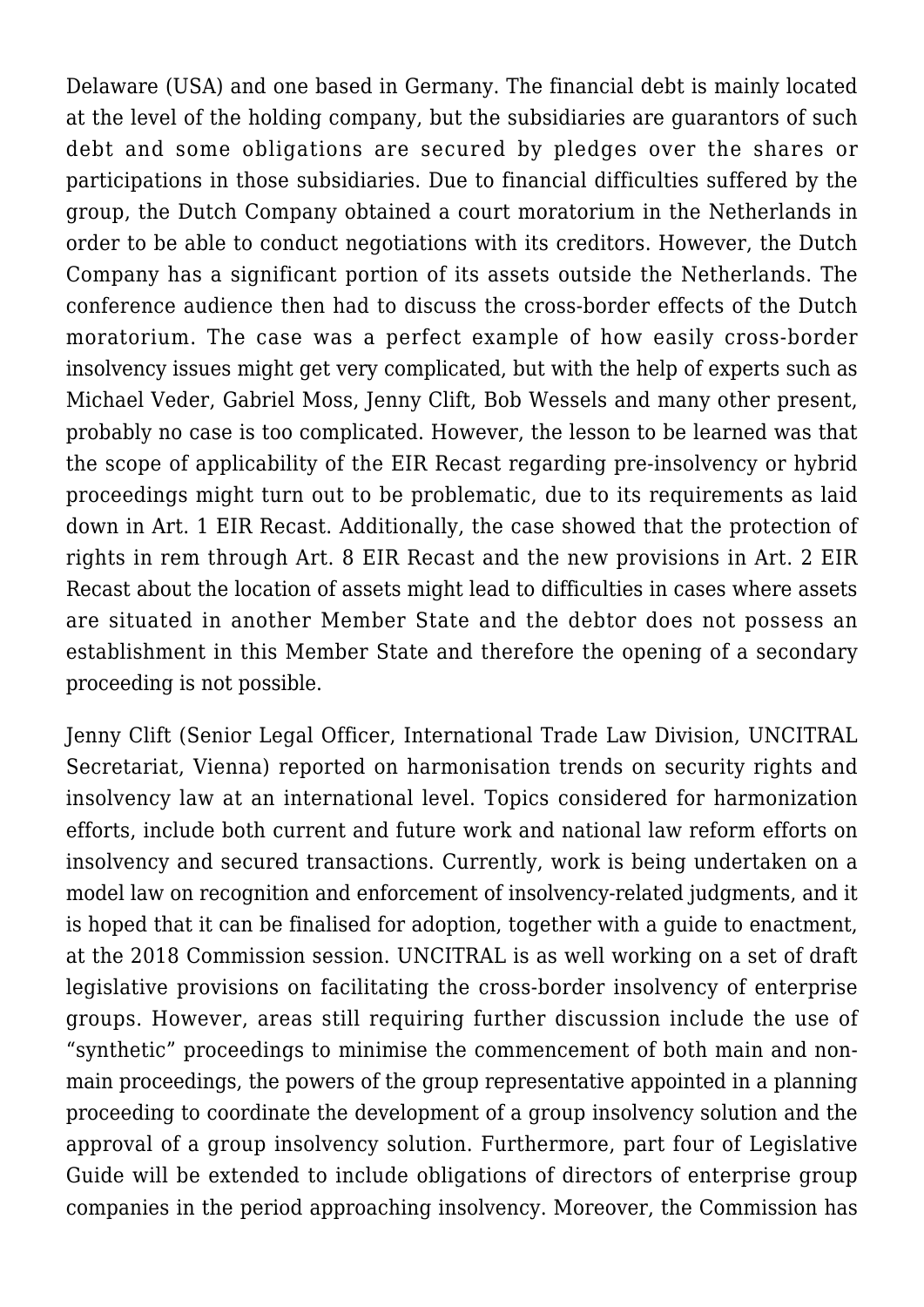agreed that work should be undertaken on the insolvency of micro, small and medium-sized enterprises (MSMEs). Possible future topics include choice of law in insolvency, a review of the Legislative Guide in regard to insolvency treatment of financial contracts and netting, the treatment of intellectual property contracts in cross-border insolvency cases, the use of arbitration in cross-border insolvency cases and sovereign insolvency. On a national level, there are now 43 states that enacted the UNCITRAL Model Law on Cross-Border Insolvency. Topics being considered for harmonization efforts regarding secured transactions include the Guide to Enactment of the UNCITRAL Model Law on Secured Transactions. Possible future topics entail contractual issues, transactional and regulatory issues, finance for MSMEs, warehouse receipt financing, intellectual property licensing, as well as alternative dispute resolution in secured transactions. On a national level, there has been significant activity in secured transactions law reform and in the establishment of collateral registries, as well as interest in the enactment of the Model Law on Secured Transactions.

The conference day ended with a "Brexit Dialogue" between Gabriel Moss and Bob Wessels, discussing potential effects of Brexit on European cross-border insolvency law and possible solutions to caused problems. Moss argued that from a rational point of view the EU Regulations and Directives are a "win-win" for all parties, and should therefore be kept. However, some EU politicians refuse "cherry-picking" and consider that the UK must be seen worst off outside the EU. Currently, the UK intends a "Great Reform Bill" which will keep all EU law as domestic UK law. Nevertheless, this will only be temporary and subject to change and the Regulations and Directives then cannot be applied on a unilateral basis, so reciprocity will no longer exist, unless otherwise agreed between the UK and the EU. If the UK loses the EU legislation it may fall back to s. 426 UK Insolvency Act 1986, the Model Law and the Common Law. However, the 27 Member States do not have s. 426 UK Insolvency Act 1986 or common law (except Ireland) and only some have adopted the Model Law. This would result in a "win" for the EU Member States and a "lose" for the UK. Wessels ([see also\)](http://bobwessels.nl/2017/06/2017-06-doc4-eu-insolvency-law-after-brexit/?utm_source=feedburner&utm_medium=feed&utm_campaign=Feed%3A+bobwessels+%28Prof.+Dr.+Bob+Wessels%29)) then proposed three solutions including only the Member States and three solutions including the EU. One could be a revival of existing treaties such as listed in Art. 85 EIR Recast. Another option is that the UK is treated as a third country making it subject to the national legislation of each Member State. However, the Member States then might enact the Model Law. Last, but not least one could think about reviving the Istanbul Convention. As an EU oriented solution, one could consider a transitional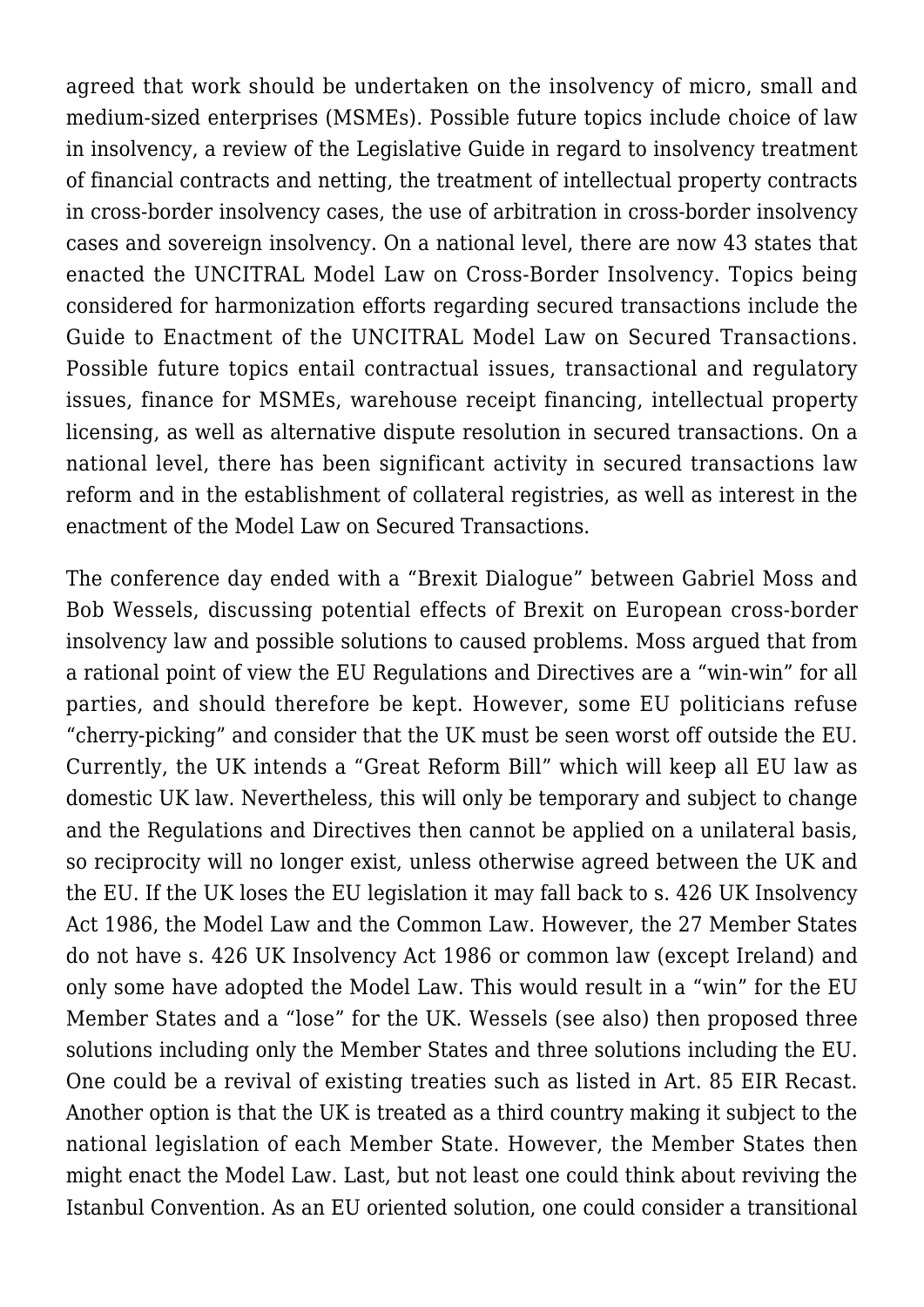rule similar to Art. 84 (2) EIR Recast, i.e. that the EIR Recast continues to apply up to certain date in the future. Another solution could be found in a new multiparty initiative by academics and practitioners. It also seems possible to strengthen the role of courts, relying much stronger on court-to-court cooperation and communication.

The first conference day ended with a guided tour of the Karl-Marx-Haus and a joint dinner at the "Weinhaus".

The second conference day dealt with the new Commission proposal for a Directive on insolvency, restructuring and second chance and pre-insolvency restructuring in general.

Alexander Stein (Head of Unit, Civil Justice Policy, DG Justice and Consumers, European Commission, Brussels) began with a presentation of the new Commission proposal for a Directive on insolvency, restructuring and second chance. Its main objectives are reducing the barriers for cross-border investment, increasing investment and job opportunities in the internal market (Capital Markets Union Action Plan), decreasing the cost and improving the opportunities for honest entrepreneurs to be given a fresh start (Single Market Strategy) and supporting efforts to reduce future levels of non-performing loans (ECOFIN Council Conclusions of July 2016). The proposal provides for the harmonisation of preventive restructuring procedures and contains seven main elements to ensure efficient and fast proceedings with low cost: Early access to the procedure, strong position of the debtor, a stay of individual enforcement actions, the adoption of restructuring plans, encouraging new financing and interim financing, court involvement and rights of shareholders. Other efficiency elements include early warning tools. The proposal touches upon discharge periods for over-indebted entrepreneurs, the training and specialisation of judges and IPs, the appointment, remuneration and supervision of IPs and the digitalisation of procedures. It also contains provisions about data collection to allow a better assessment of how Member States are implementing the directive, how it is performing, and how it would need to be improved in the future. Stein reported that on 8 June the Council already discussed the role of courts and the debtor-in-possession principle. The next step is a hearing on 20 June before the European Parliament. Points that will be discussed once more include the role of the IP and the court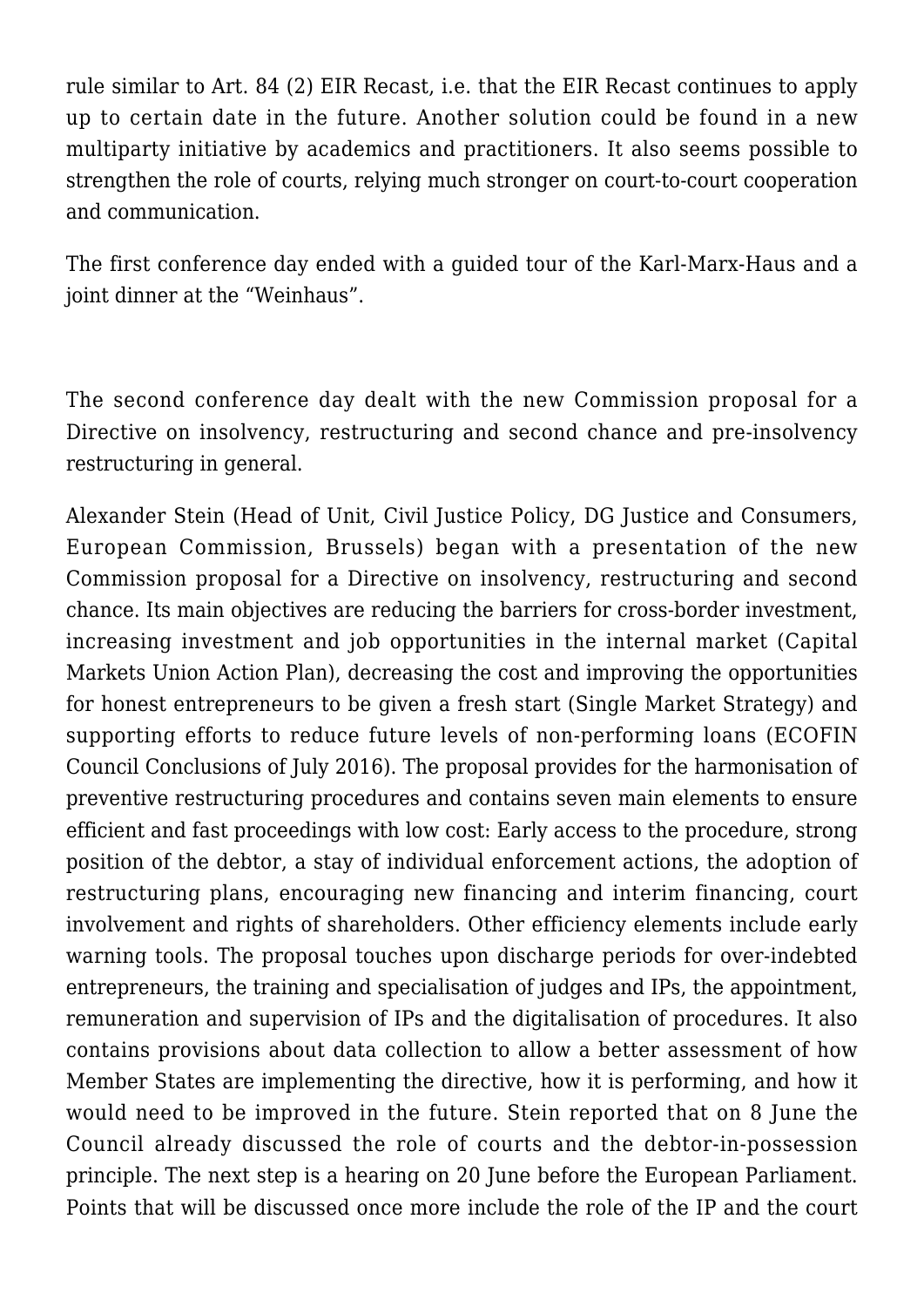involvement. However, the Commission plays a constructive role and intends a quick adoption of the proposal.

Nicolaes Tollenaar then took over again and presented the procedural steps of preventive restructuring proceedings with a view to the new Commission proposal. Although, Tollenaar welcomed the proposal as such, he has some significant critique as well. Firstly, the proposal only provides the debtor with the right to propose a restructuring plan. Thus, the debtor might use the right to propose a plan in an abusive manner. Secondly, it is unclear what exactly is meant with a minimum harmonisation in regard to pre-insolvency proceeding: May Member States grant creditors the right to propose a plan as well? Thirdly, the "likelihood of insolvency" is sufficient to open a pre-insolvency proceeding and use a cross-class cram down to adopt a restructuring plan. However, it is questionable if the "likelihood of insolvency" justifies a cross-class cram down. Tollenaar therefore recommends giving creditors the right to propose a plan and to distinguish between two phases: The "likelihood of insolvency", where only the debtor has the right to propose a plan and no cram down is available and "Insolvency or inevitable insolvency", where creditors have the right to propose a plan and cram down is available. Furthermore, he recommends giving a wide right to seek early (non-public) court directions on issues such as jurisdiction, admittance of claims or permissible content of the plan and confirmation criteria and to established specialized courts.

Next, Florian Bruder (Rechtsanwalt, Counsel, DLA Piper, Munich) spoke about creditor's rights and the protection of new and interim finance in the restructuring process in the proposal. From a creditor's point of view the proposal provides a framework procedure allowing the debtor to pursue a quasi-consensual (financial) restructuring, addressing creditor hold outs and shareholder opposition as the most practical issues. Creditors and the debtor may prepare and lead the restructuring process supported by new finance. However, there is a substantial risk of deterioration of the value of the business and therefore recovery for the creditors due to the stay. The suspension of creditor's rights to file for insolvency and to accelerate, terminate or in any other way modify executory contracts to the detriment of the debtor severely restricts the creditor's rights to control the procedure. Therefore, adequate protection is crucial. Eventually safeguards for the creditors mostly rely on active intervention of the creditors and are available quite late. Hence, the adequate protection of the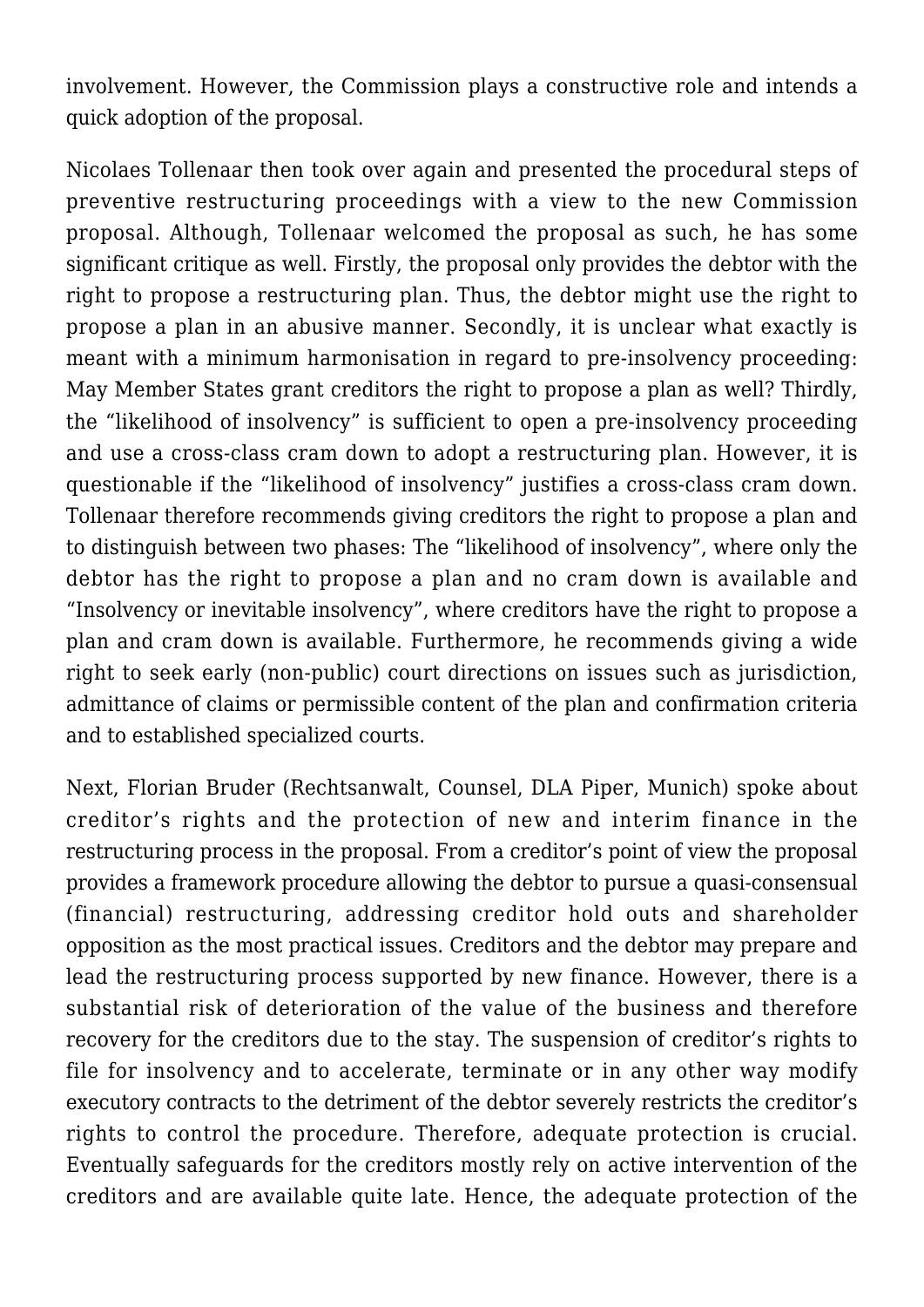creditor's interests depends even more on the access to commercially-minded and experienced courts.

Michael Barlowski then focused on the interplay between the proposed Directive and the Recast Insolvency Regulation. Both instruments will overlap regarding cross-border aspects of restructuring proceedings. Practical problems which need to be further examined include rights in rem (1), territorial proceedings (2) and the effectiveness in third-countries (3): 1.) While Art. 6 (2) of the proposal provides for a stay of individual enforcement actions in respect of secured creditors as well, Art. 8 (1) EIR Recast exempts the rights in rem of creditors from the effects of the opening of proceedings, resulting in a paradox situation. 2.) Admittedly, Art. 7 of the proposal provides for a general stay covering all creditors that shall prevent the opening of insolvency procedures at the request of one or more creditors, however this covers only "principle" proceedings, but not "territorial proceedings", which therefore may frustrate the negotiations between the creditors and the debtor. Art. 38 (3) EIR Recast is no help either, as its scope of applicability is unclear. 3.) If the debtor has assets outside the EU, it may be essential to ensure that the effects of the stay and the restructuring plan cover those assets as well. However, there is no EU agreement, and therefore the domestic law of the concerned third country applies.

Finally, a round table consisting of Michal Barlowski, Florian Bruder, Andreas Stein, Michael Veder and Alexander Bornemann discussed the question of how the insolvency landscape in the EU is changing. It was agreed upon that the Commission proposal tries to strike a balance between cost-efficiency and the protection of the involved parties' interests. The proposal is flexible as well, and covers not only one proceeding but a variety of different proceedings. It was proposed that the Member States should provide for different types of proceedings for different situations, i.e. proceedings for small and medium enterprises and proceedings for bigger companies, similar to the UK regime of the Company Voluntary Arrangement and the Scheme of Arrangement.

The event ended with warm words of thanks and respect to the organizers and speakers for an outstanding conference.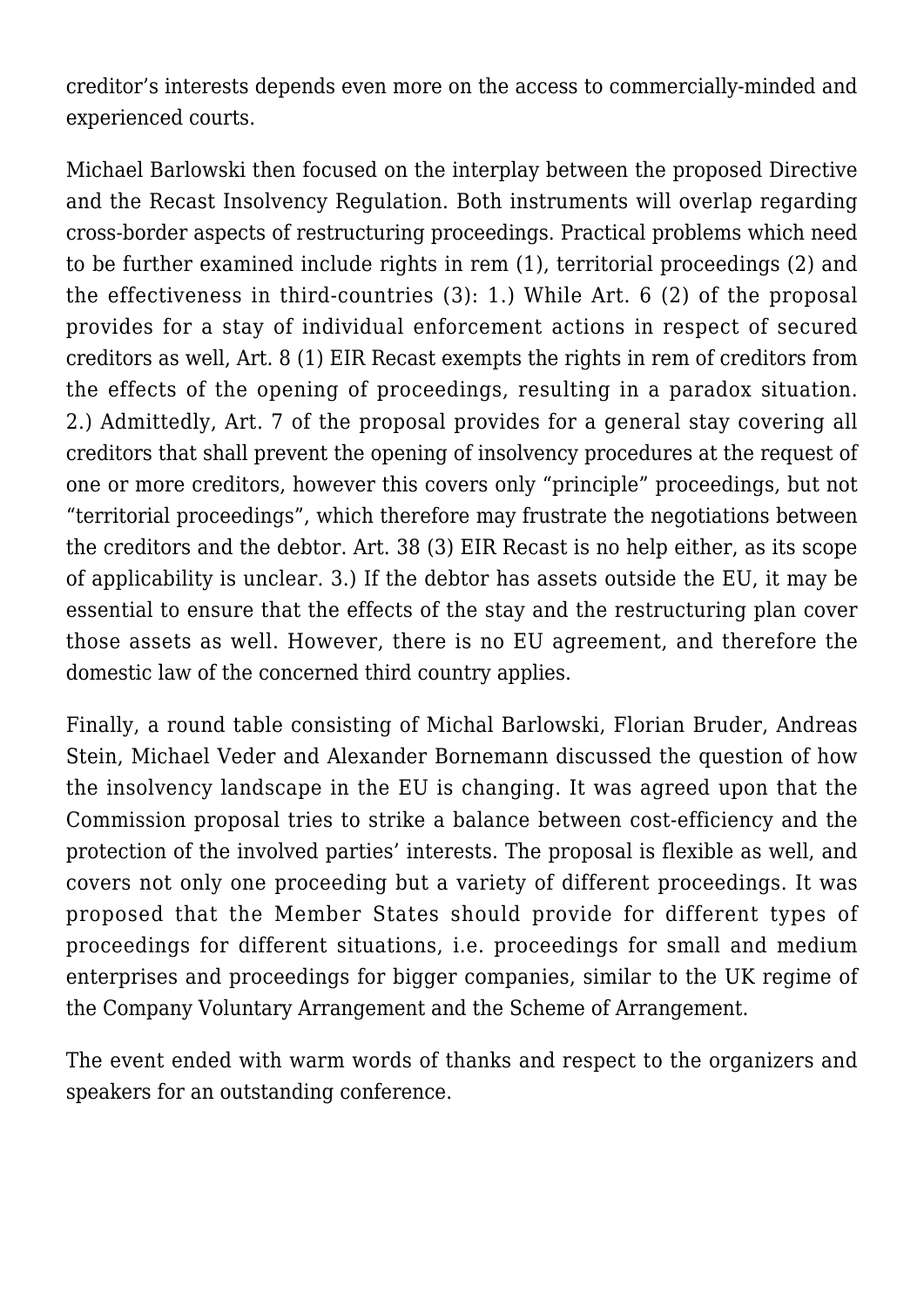

Reinhard Dammann